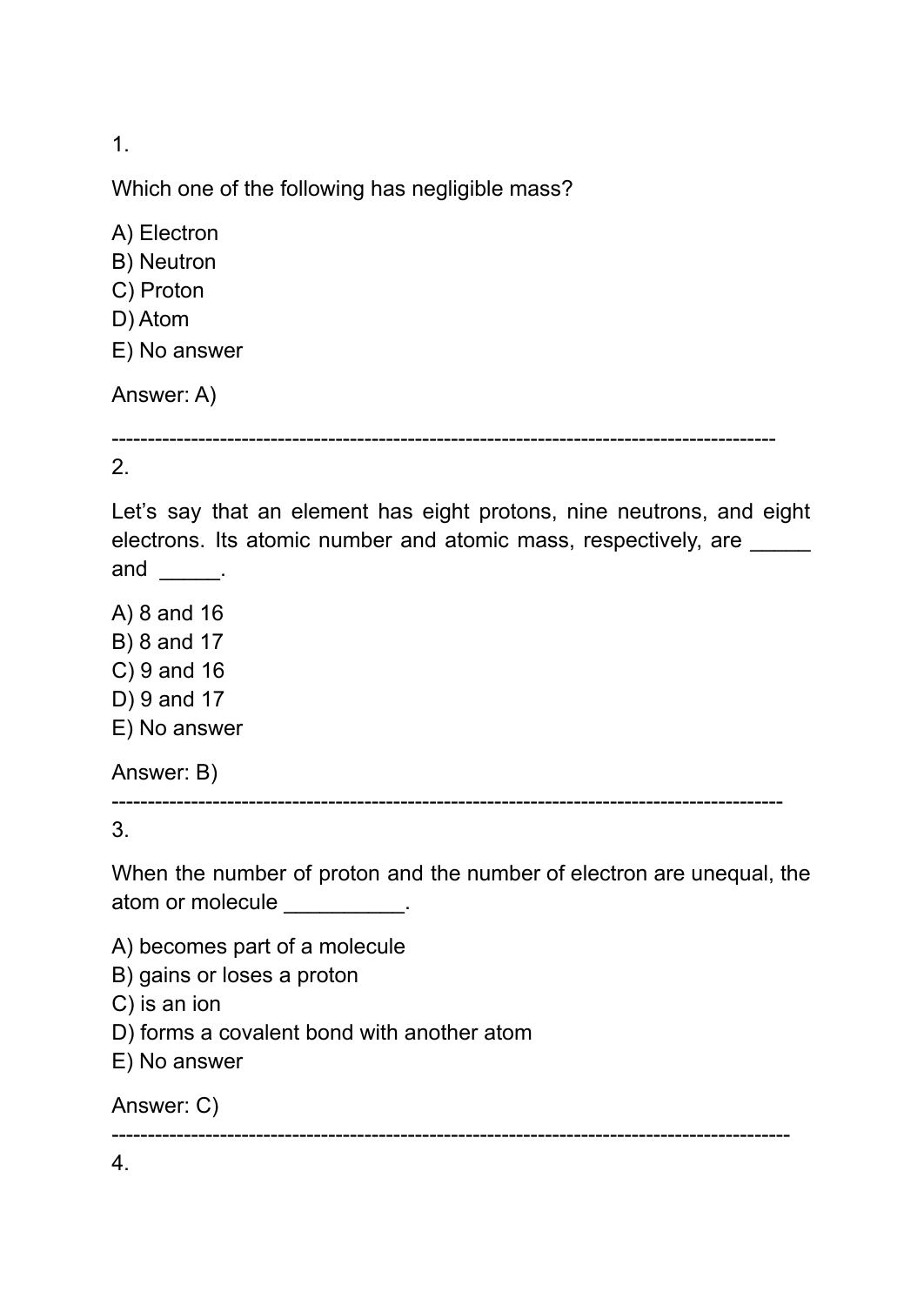What is the process by which monomers are joined together to produce polymers?

A) Amino acid formation

- B) Monomerization
- C) Dehydration reaction
- D) Hydrolysis
- E) No answer

Answer: C)

5.

The type of bond that forms to link monomers (such as monosaccharides and amino acids) into polymers (such as starch and proteins) is  $a(n)$  \_\_\_\_\_\_\_\_\_\_\_ bond.

--------------------------------------------------------------------------------------------

A) hydrogen

- B) peptide
- C) van der Waals
- D) covalent
- E) No answer

Answer: D)

6.

Lipid molecules differ from other biological macromolecules in that they

---------------------------------------------------------------------------------------------

A) do not contain carbon

- B) do not have specific shapes
- C) are not truly polymers
- D) are much larger
- E) No answer

Answer: C)

---------------------------------------------------------------------------------------------

7.

Which of the following terms can be correctly used to describe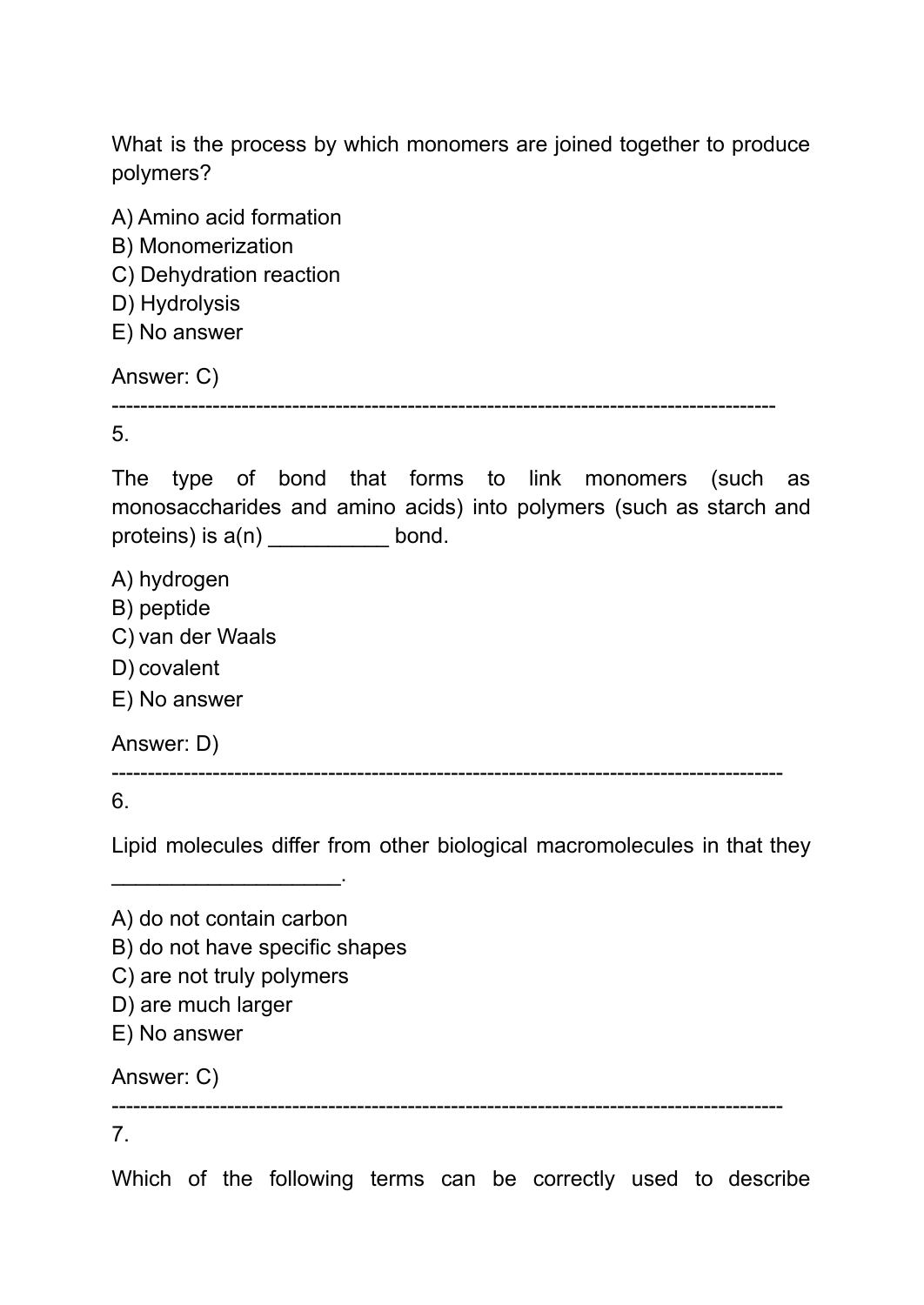compounds or materials that do not mix with water?

A) phospholipids

B) hydrogen-bonded

C) hydrophobic

D) hydrophilic

E) No answer

Answer: C)

---------------------------------------------------------------------------------------------

8.

Which of the following structures or organelles is found in eukaryotic but not prokaryotic cells?

I. Mitochondria

II. Ribosomes

III. Plasma membrane

 $A$ ) | B) I and II C) II and III D) I, II and III E) No answer

Answer: A)

----------------------------------------------------------------------------------------------

 $\mathbf{Q}$ 

What is the functional connection between the nuclear membrane, nuclear pores, and the nucleolus?

A) Membrane of the endoplasmic reticulum is produced in the nucleolus and leaves the nucleus through the nuclear pores.

B) The nucleolus contains messenger RNA (mRNA), which crosses the nuclear envelope through the nuclear pores.

C) The nucleolus is the connection between the nuclear membrane and the endoplasmic reticulum that permit ribosomes to assemble on the surface of the ER.

D) Subunits of ribosomes are assembled in the nucleolus and pass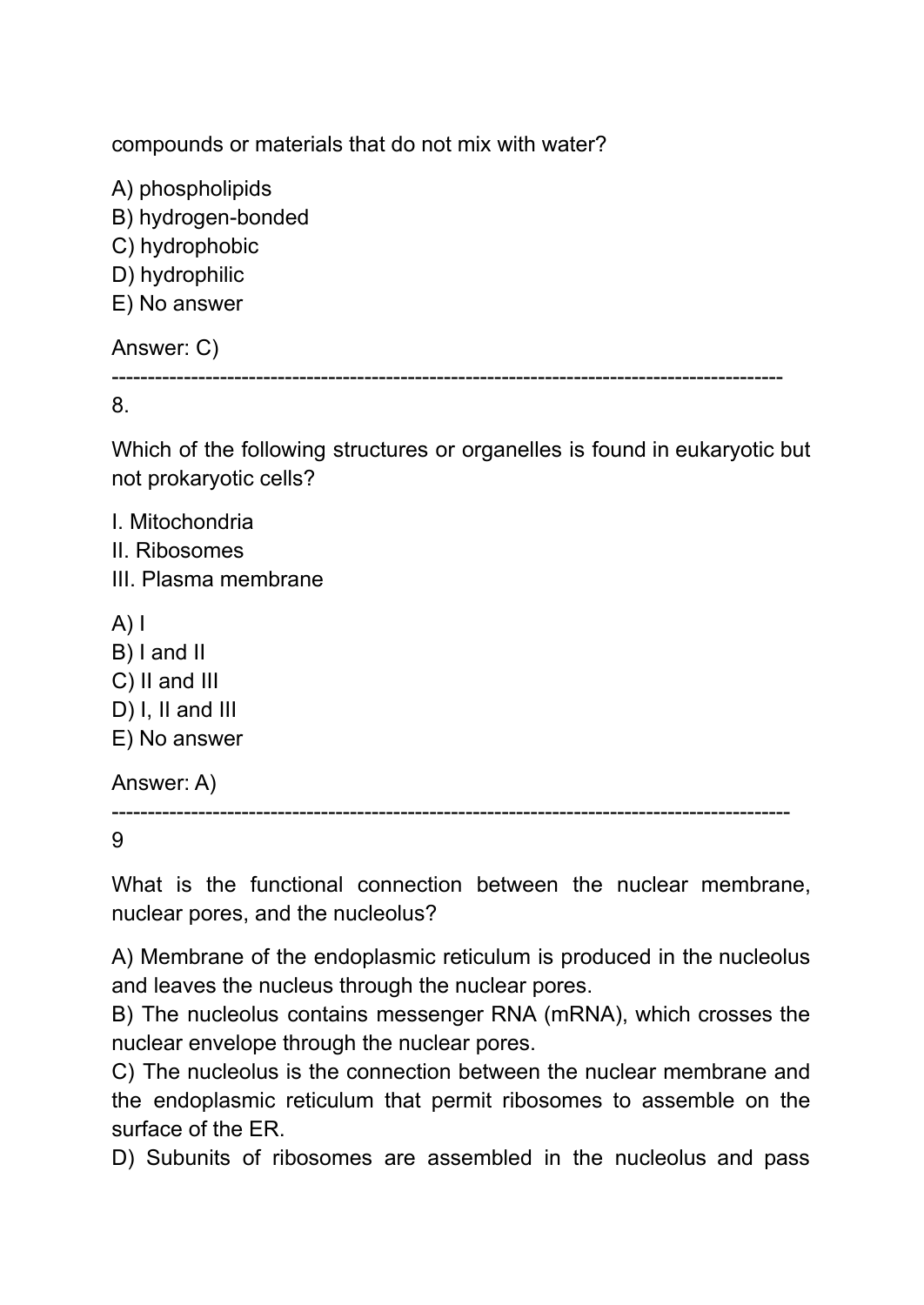through the nuclear membrane via the nuclear pores. E) No answer

Answer: D)

-----------------------------------------------------------------------------------------------

10.

Which of the following statements about chloroplasts and/or mitochondria is true?

I. Chloroplasts and mitochondria can synthesize some of their own proteins.

II. Mitochondria, but not chloroplasts, contain their own DNAs that encode some of their proteins.

III. Chloroplasts have a double-membrane envelope and the internal thylakoid membranes.

 $A$ ) |

- B) I and II
- C) I and III
- D) II and III

E) No answer

Answer: C)

----------------------------------------------------------------------------------------------

--------------------------------------------------------------------------------------------

11.

What does the enzyme DNA polymerase synthesize in a cell?

A) a polypeptide using DNA as a template.

B) a strand of DNA using a polypeptide as a template.

- C) a strand of DNA using DNA as a template.
- D) a strand of mRNA using DNA as a template.
- E) No answer

Answer: C)

12.

21.2% of the bases in a molecule of DNA are cytosine.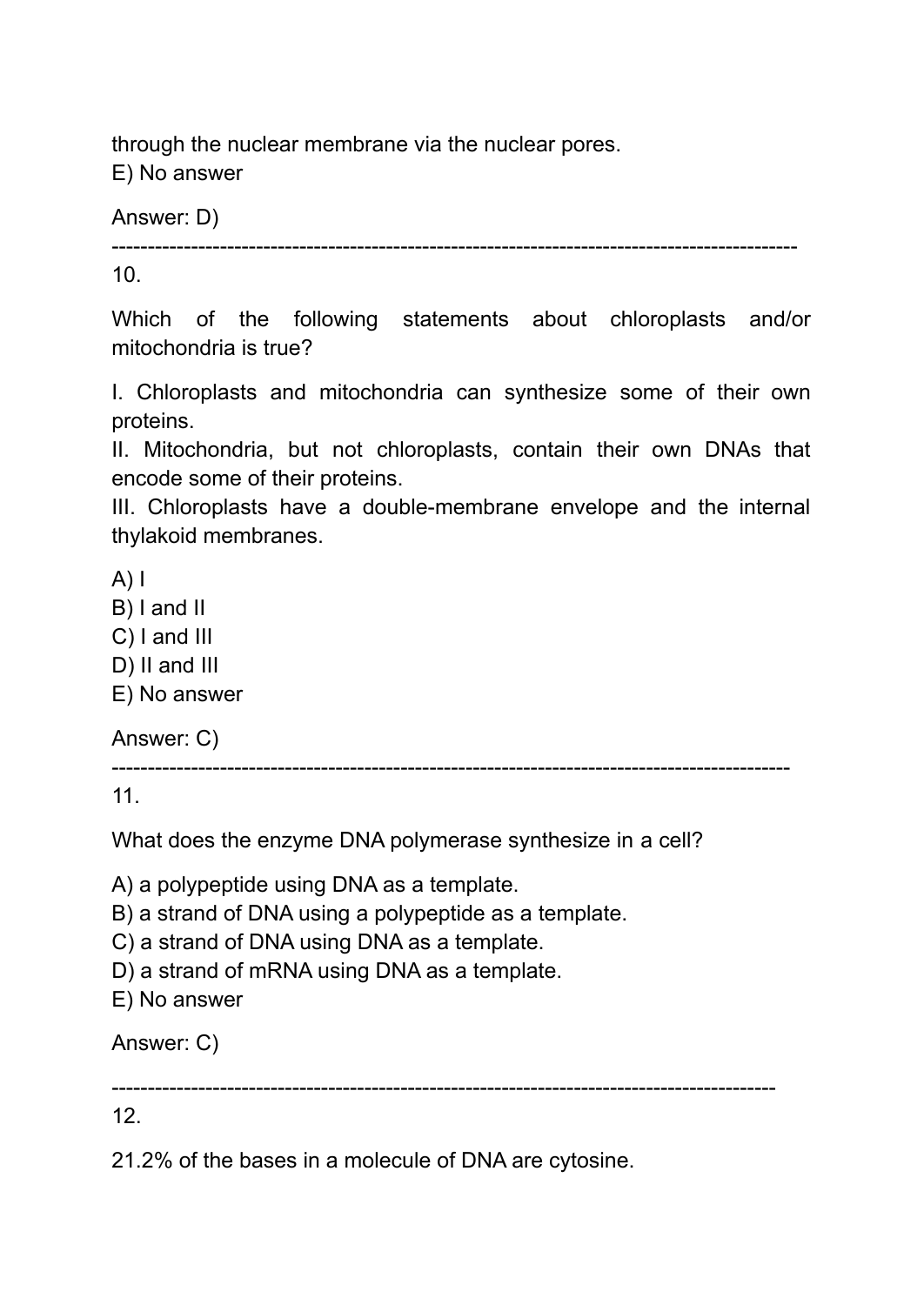What percentage would be adenine?

A) 21.2% B) 28.8% C) 42.4% D) 57.6% E) No answer

Answer: B)

-------------------------------------------------------------------------------------------

13.

The table shows the mode of action of two antibacterial drugs that can affect the synthesis of proteins.

| antibacterial<br>drug | rifampicin   | streptomycin     |
|-----------------------|--------------|------------------|
| mode of               | binds to RNA | causes errors in |
| action                | polymerase   | translation      |

If bacteria are treated with both drugs, what will be the immediate effects?

I. Transcription will stop, but faulty proteins may continue to be synthesized.

II. If translation has started, proteins may be faulty.

III. Translation will be inhibited.

 $A)$  |

- B) I and II
- C) II and III
- D) I, II and III
- E) No answer

Answer: B)

---------------------------------------------------------------------------------------------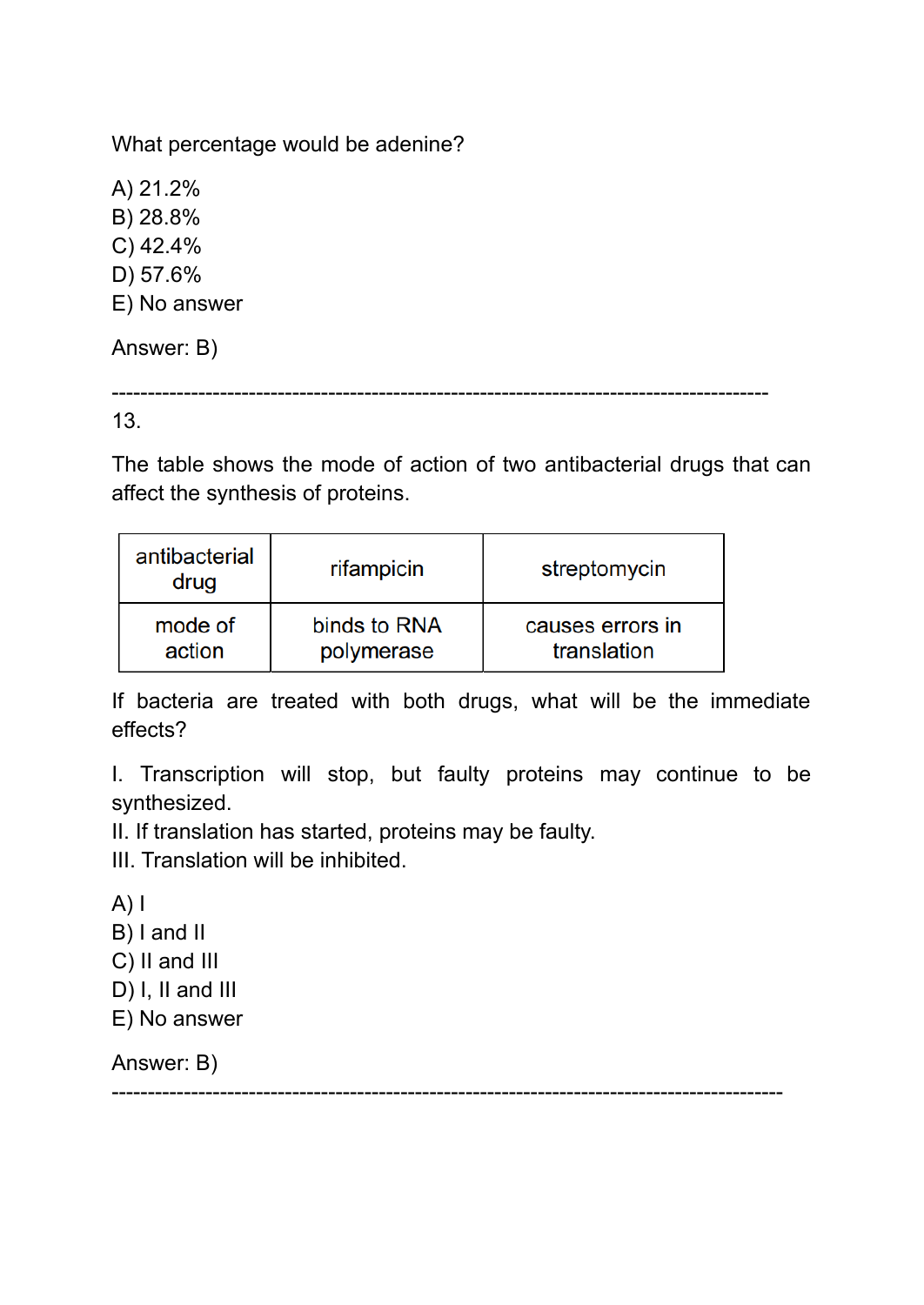14.

The diagram shows two pathways, X and Y, through which molecules can diffuse across a cell surface membrane.



Which one correctly shows possible pathways for (1) small hydrophobic molecules (such as  $O_2$ ), (2) water and (3) glucose?

```
A) (1): X only, (2): Y only, (3) Y only
B) (1): X and Y, (2): X only, (3) X and Y
C) (1): X and Y, (2): X and Y, (3) X only
D) (1): X only, (2): X and Y, (3) Y only
E) No answer
```
Answer: D)

----------------------------------------------------------------------------------------

15.

The diagram shows the stages in the production of part of a polypeptide.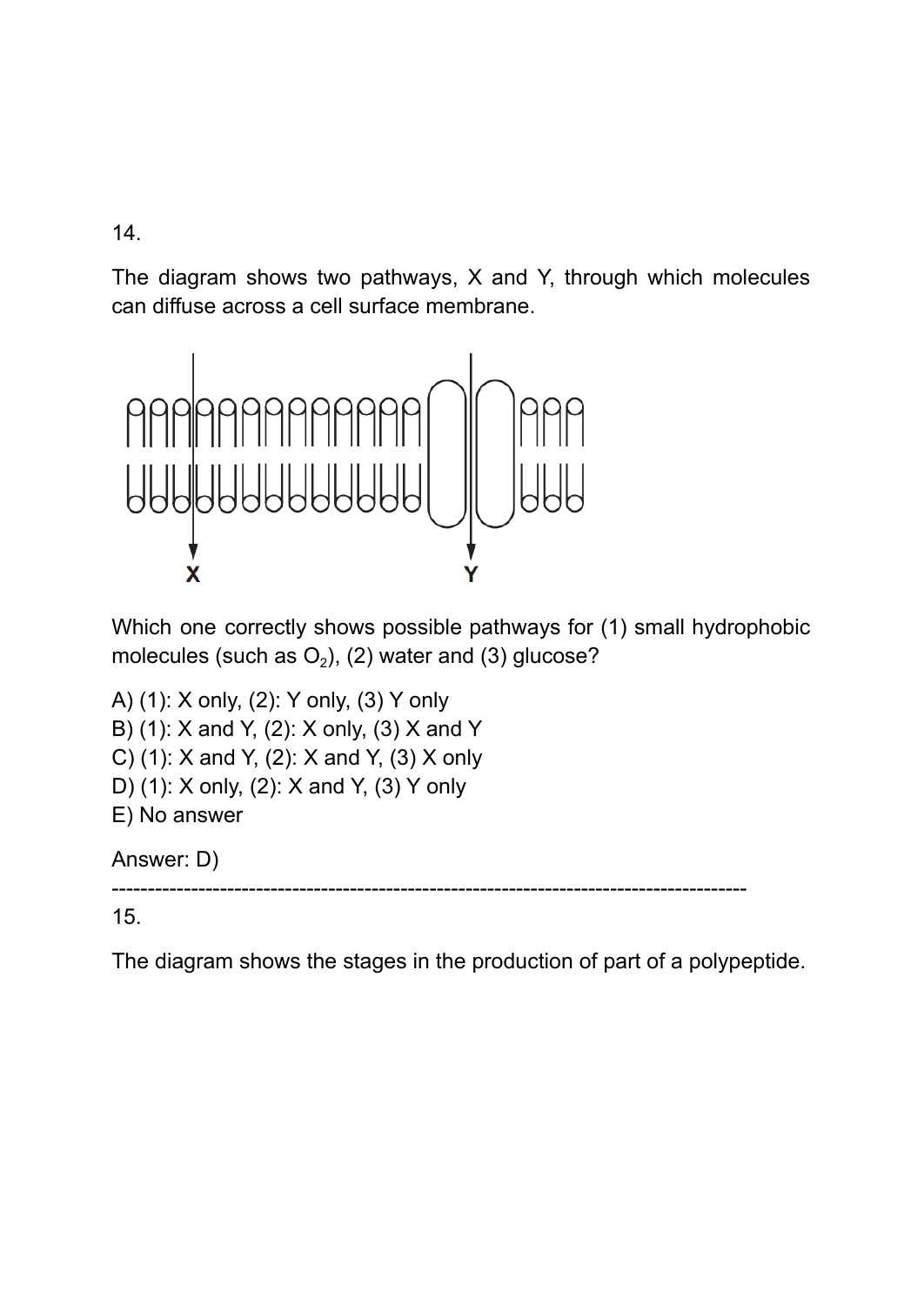

Which feature of the triplet code is illustrated by the information given?

A) There are some triplets that code for 'start' and 'stop'.

B) The triplet code is universal for the DNA of all organisms.

C) The triplet code is non-overlapping and is only read in one direction.

D) An amino acid can be coded for by more than one triplet.

E) No answer

Answer: D)

-----------------------------------------------------------------------------------------

16.

Which of the following is FALSE regarding sister chromatids?

A) Sister chromatids are attached to one another at the centromere.

B) Sister chromatids are created when DNA is replicated.

C) Each of the sister chromatids ends up in the same daughter cell after cell division.

D) Sister chromatids are separated during mitosis.

E) No answer

Answer: C)

----------------------------------------------------------------------------------------

17.

A cell entering the cell cycle with 32 chromosomes will produce two daughter cells. There would be \_\_\_\_\_\_\_\_\_\_\_\_\_\_\_\_\_\_\_\_\_\_ present in each of the daughter cells.

A) 16 chromosomes B) 32 chromosomes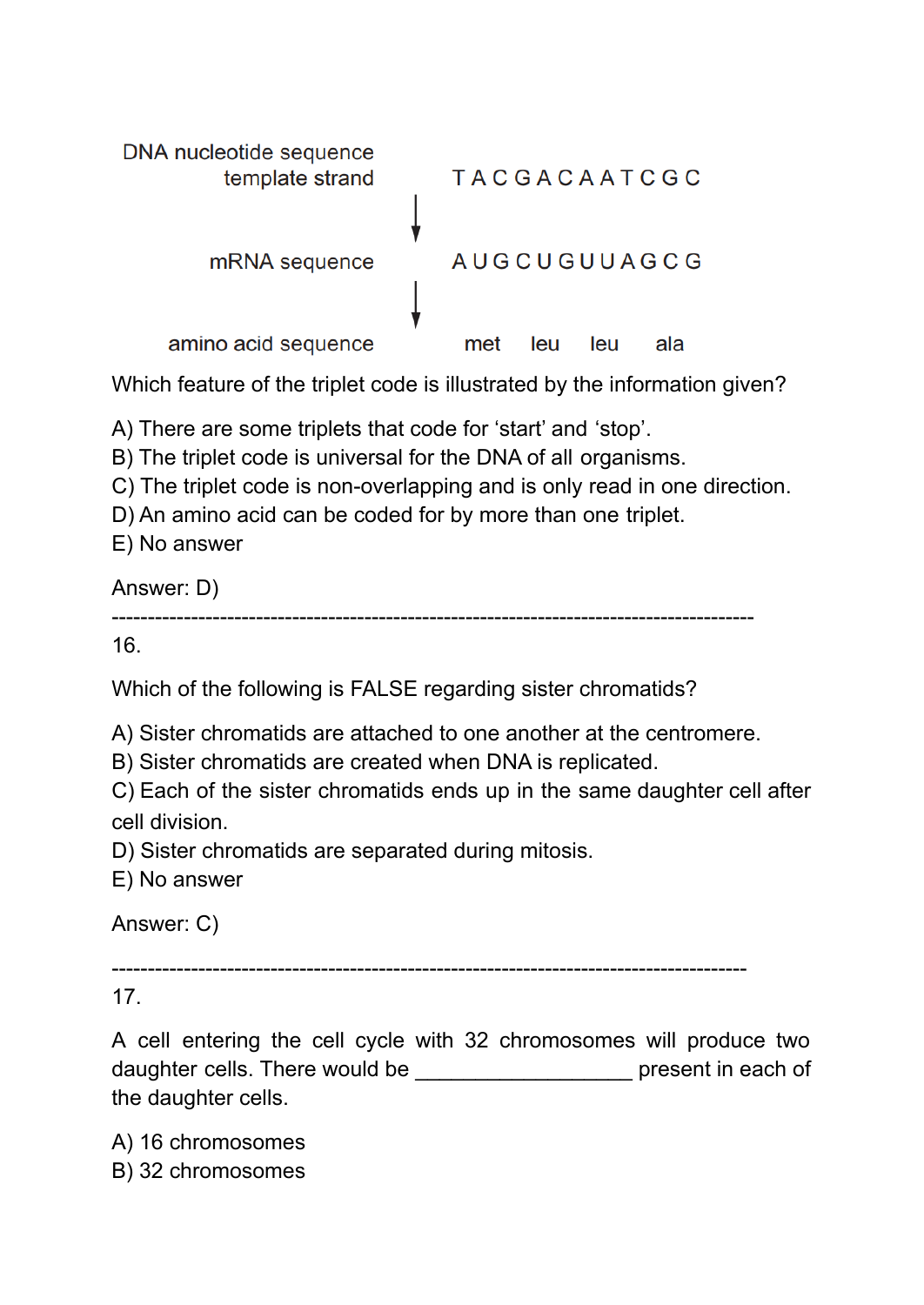C) 64 chromosomes D) 16 sister chromatids E) No answer

Answer: B)

-------------------------------------------------------------------------------------------

18.

Which of the following does NOT occur during mitosis?

A) replication of chromosomes

B) alignment of chromosomes along the cell's equator

C) the movement of chromosomes to opposite poles

D) condensation of chromatin

E) No answer

Answer: A)

--------------------------------------------------------------------------------------------

19.

Let's say there are 10 chromosomes in a diploid cell. Meiosis results in the production of daughter cells containing \_\_\_\_\_\_\_\_\_\_ chromosomes.

A) 5

B) 10

C) 20

D) 40

E) No answer

Answer: A)

-------------------------------------------------------------------------------------------

20.

Let's say there is a certain species of plant. Tall (R) is completely dominant to dwarf (r) in the plant.

If a homozygous dominant individual is crossed with a homozygous dwarf, the offspring will

Assume the plant follows Mendel's principles of inheritance.